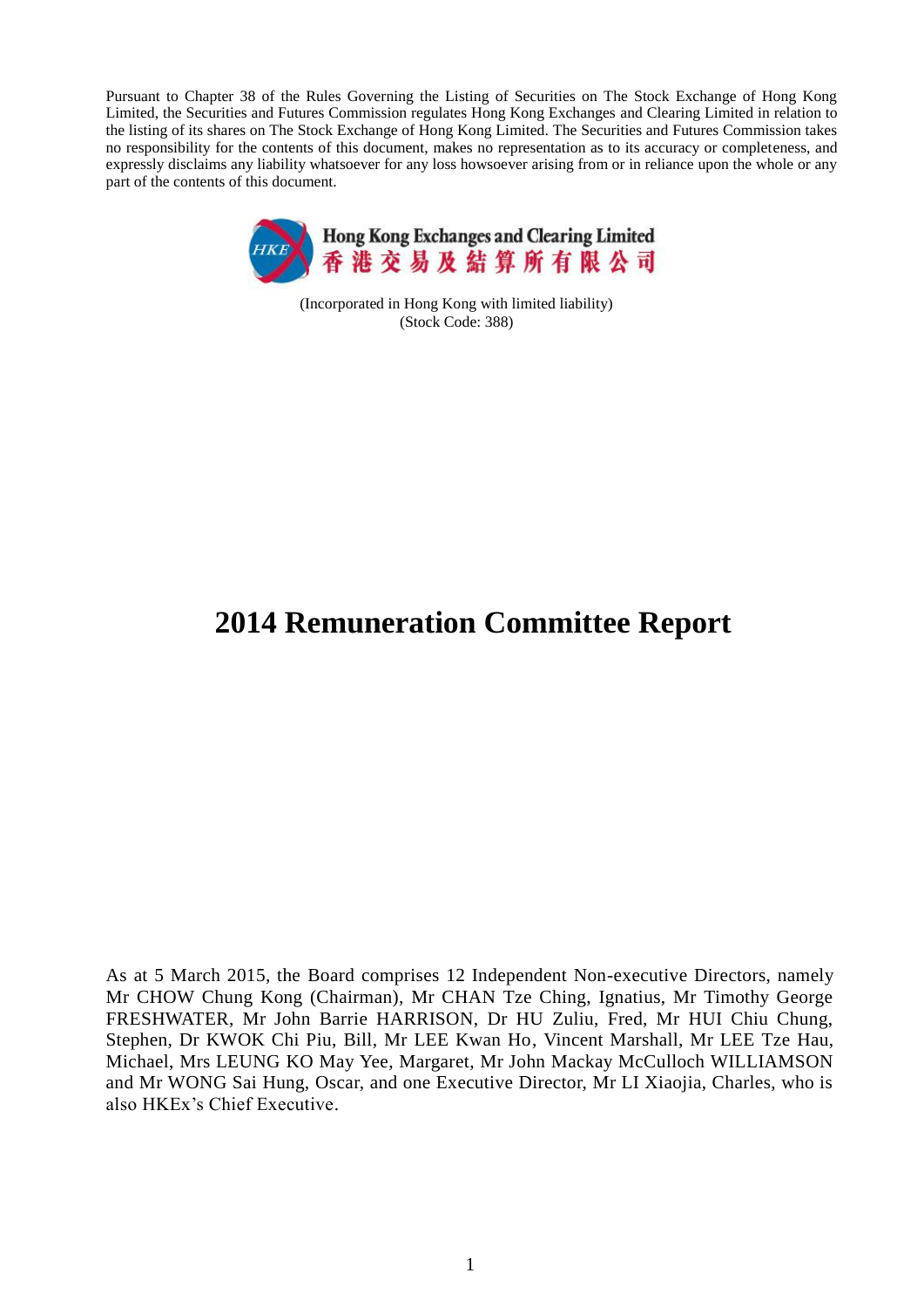### **The Remuneration Committee**

The Remuneration Committee (RC) is delegated by the Board with the responsibility to establish, review, and make recommendations to the Board on the Group's remuneration policy and practices. The RC ensures that all employees and Executive and Non-executive Directors are appropriately remunerated in accordance with the Group's strategy as well as its long-term and short-term performance. The RC comprises 5 INEDs whose names are set out on page 8. Its detailed terms of reference are available under the About HKEx (Organisation) section of the HKEx website.

The RC held 5 meetings in 2014 and up to 12 February 2015. Members' attendance records in 2014 are shown in the 2014 Corporate Governance Report.

#### **Summary of Work Done in 2014/2015**

- Recommended the 2014 performance bonus and share award pools for the Group's employees
- Recommended the 2014 performance bonus and share award for HKEx's Chief Executive, and his salary adjustment for 2015
- Recommended the 2015 salary adjustment rates for the Group's employees
- Adopted the annual RC Report
- Reviewed the remuneration of non-executive directors of HKEx, the LME, LME Clear and OTC Clear, and recommended increases for 2015/2016

### **Non-executive Directors' Remuneration**

#### **Objective**

To remunerate Non-executive Directors at an appropriate level for their commitment of time and effort to HKEx and to ensure the attraction and retention of high calibre and experienced individuals to oversee HKEx's business and development

- **Policy** To conduct annual reviews with reference to companies with comparable business or scale and recommend remuneration adjustments, if appropriate
- To seek the Board's endorsement for and Shareholders' approval of any recommended changes

#### **Annual review for 2014/2015**

- McLagan, a professional firm specialising in performance and rewards for financial services industry, was appointed to conduct an independent review of the non-executive directors' remuneration for HKEx and its certain subsidiaries to ensure the competitiveness and appropriateness of their remuneration. The study included benchmarking against other listed exchanges as well as banks and constituent companies of the FTSE 100 Index and the HSI.
- Based on the findings and the consultant's recommendation, the RC (none of the RC members participated in the decision on his or her remuneration) recommended increasing the remuneration of Non-executive Directors. The proposal received endorsement from the Board and was approved by Shareholders at the 2014 AGM.

#### **Annual review for 2015/2016**

- McLagan has again been appointed to conduct a review of the non-executive directors' remuneration for HKEx and its certain subsidiaries. The methodology and the benchmark used in the study largely followed the 2014/2015 exercise.
- After considering the consultant's analysis and recommendation, the RC (none of the RC members participated in the decision on his or her remuneration) recommended increases in the remuneration of Non-executive Directors. The fee changes, as set out in the following table, would be proposed to the Board for it to recommend to Shareholders for their approval at the 2015 AGM.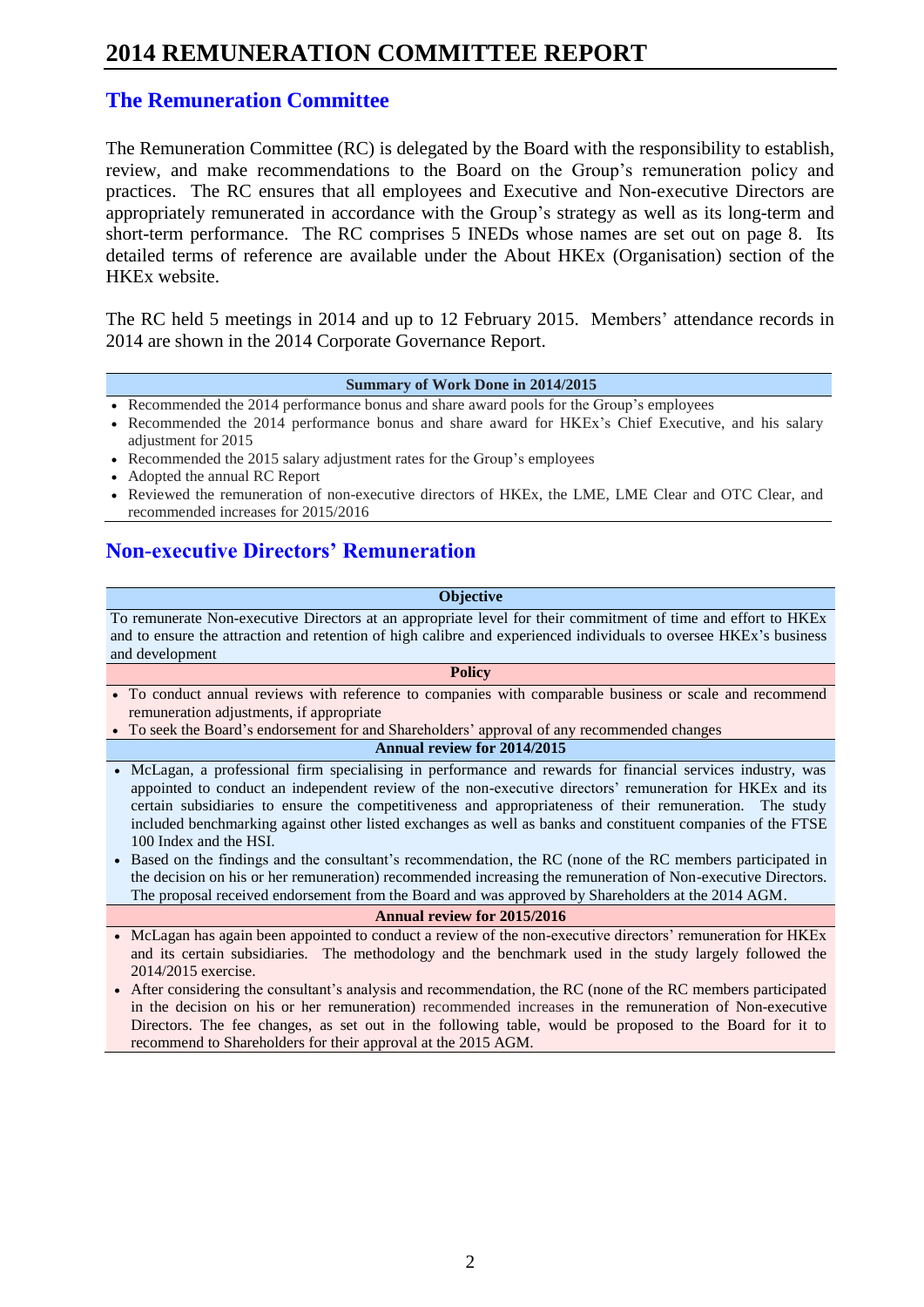|                                                                                                                      | Proposed Fee for  |
|----------------------------------------------------------------------------------------------------------------------|-------------------|
|                                                                                                                      | 2015/2016 onwards |
|                                                                                                                      | $(\$)$            |
| HKEx's Chairman                                                                                                      | 2,100,000         |
| <b>Audit Committee</b>                                                                                               |                   |
| Chairman                                                                                                             | 200,000           |
| Other member                                                                                                         | 120,000           |
| Executive Committee <sup>1</sup> , Investment Advisory Committee, Risk<br>Committee <sup><math>2</math></sup> and RC |                   |
| Chairman                                                                                                             | 180,000           |
| Other member                                                                                                         | 120,000           |
| Notes:                                                                                                               |                   |
| Excluding the Executive Director<br>$\mathbf{1}$                                                                     |                   |
| The establishment of the Risk Committee is subject to the Board's approval.<br>2                                     |                   |

Non-executive Directors are not entitled to participate in the Share Option Schemes or the Share Award Scheme, or to receive other fringe benefits.

### **Non-executive Directors' Remuneration**

|                                                          | 2014/2015 |
|----------------------------------------------------------|-----------|
|                                                          | \$        |
| Board                                                    |           |
| $-$ Chairman                                             | 1,500,000 |
| $-$ Other member                                         | 700,000   |
| <b>Audit Committee</b>                                   |           |
| - Chairman                                               | 180,000   |
| $-$ Other member                                         | 100,000   |
| - Attendance fee per meeting                             | 3,000     |
| Executive Committee / Investment Advisory Committee / RC |           |
| $-$ Chairman                                             | 150,000   |
| $-$ Other member                                         | 100,000   |
| - Attendance fee per meeting                             | 3,000     |

The fees paid to each of the Non-executive Directors in 2013 and 2014 for their service on the Board and, where applicable, on its committees and the board and committees of HKEx's subsidiaries are set out below.

|                              | 2014       | 2013                     |
|------------------------------|------------|--------------------------|
|                              | \$         | \$                       |
| T C Chan                     | 784,500    | 705,000                  |
| C K Chow                     | 2,367,367  | $1,912,751$ <sup>1</sup> |
| <b>Timothy Freshwater</b>    | 871.500    | 705,000                  |
| John Harrison                | 2,508,079  | $1,630,592$ <sup>1</sup> |
| Fred $Hu^2$                  | 99,167     |                          |
| Stephen Hui                  | 784.500    | 699,000                  |
| <b>Bill Kwok</b>             | 1,006,500  | 892,306                  |
| Michael Lee                  | 1,317,000  | 892,726                  |
| Vincent Lee                  | 1,006,500  | 889,306                  |
| Margaret Leung               | 781.500    | 538,500                  |
| John Strickland <sup>3</sup> | 682,549    | 732,000                  |
| John Williamson              | 894,000    | 850,694                  |
| Oscar Wong                   | 792,277    | 702,000                  |
| <b>Total</b>                 | 13,895,439 | 11,325,375 <sup>4</sup>  |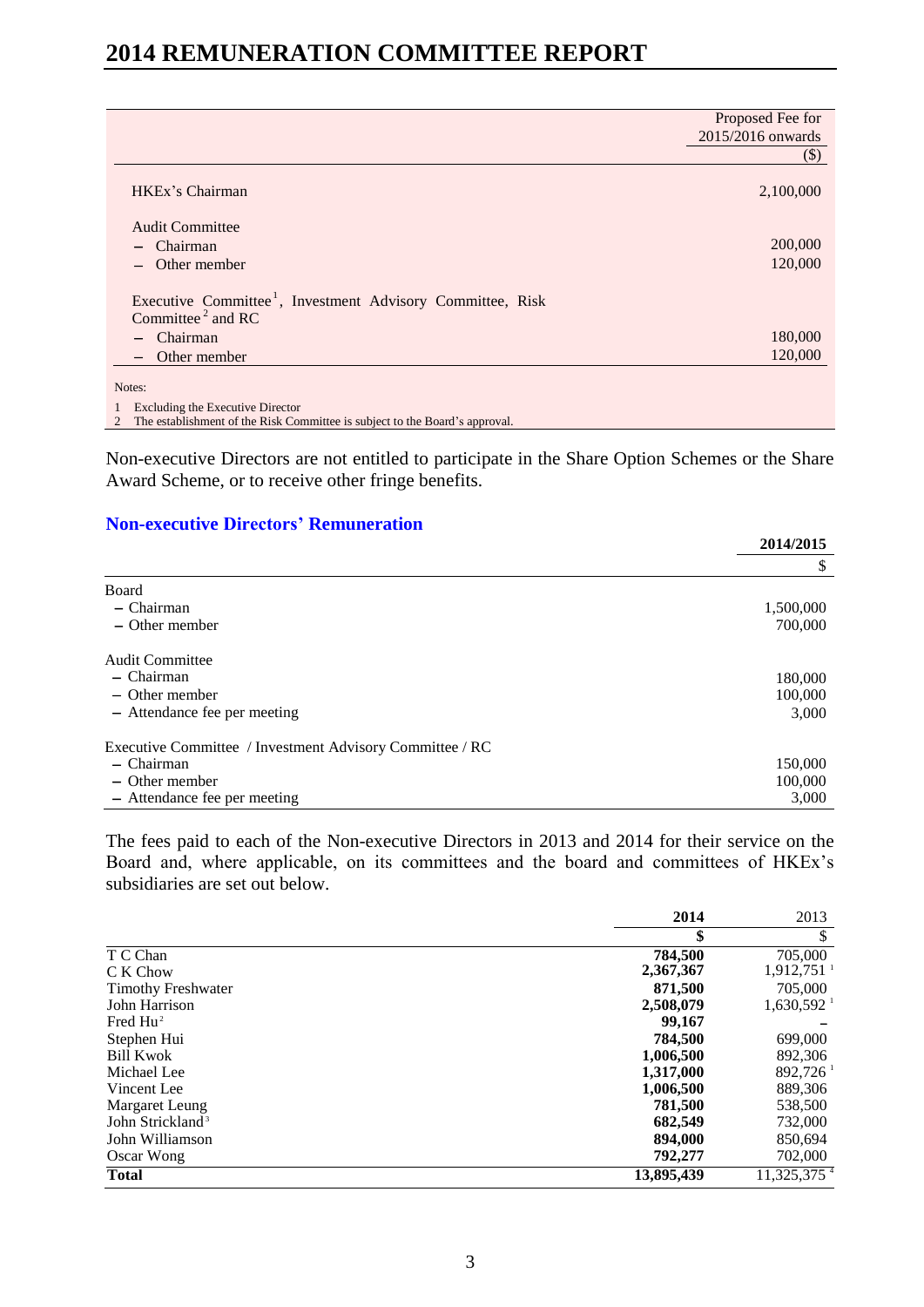#### Notes:

- 1 The 2013 comparative figures included pro-rated remuneration due to incomplete year of service at certain subsidiaries.
- 2 Dr Hu was appointed on 10 November 2014.<br>3 Mr Strickland resigned on 31 October 2014.
- Mr Strickland resigned on 31 October 2014.
- 4 Including the remuneration of \$175,500 paid to Mr Ronald Arculli who retired on 24 April 2013

## **Employees' Remuneration**

#### **Objective**

To ensure that employees are remunerated equitably and competitively with consideration of the achievement of their individual performance goals as well as the key business objectives at corporate level

#### **Policy**

- To recommend, based on up-to-date market information, the appropriate salary adjustments, if any, for the Board's approval
- To evaluate the corporate performance based on a set of pre-determined measurements and recommend to the Board the appropriate level of performance bonus and share award pools, if any, for the year
- To consult HKEx's Chief Executive about the individual performance of the Senior Management and ensure that they are remunerated equitably and in accordance with the established guidelines
- To review and recommend to the Board the remuneration of HKEx's Chief Executive and ensure that he is not involved in the discussion and decision on his own compensation

### **Review for 2014/2015**

- The RC recommended and the Board approved in November and December 2014:
	- (i) a base salary adjustment and promotion increase effective January 2015. The salary adjustment took into consideration the cost of living and the projected pay increase in the financial services industry;
	- (ii) a discretionary performance bonus for eligible employees in recognition of their contributions in 2014;
	- (iii) a sum of \$257.69 million for the purchase of the HKEx shares pursuant to the Share Award Scheme for 226 selected employees, including HKEx's Chief Executive (\$15.07 million), and for selected employees to be recruited in 2015; and
	- (iv) an additional sum of \$16.29 million for the purchase of the HKEx shares for a performance-based Senior Executive Award pursuant to the Share Award Scheme for HKEx's Chief Executive for the performance period between 2015 and 2017.
- The performance cash bonus and share award pools for the Group's employees were determined based on the overall achievements with respect to the following on the corporate performance scorecard:
	- (i) financial performance measures, including the growth of primary market activities relative to select peers among global exchanges, absolute revenue and EBITDA performance, profit margin, cost to income ratio, and absolute expenses (excluding incentives) relative to the budget;
	- (ii) strategic initiatives achievement per various business lines, eg, cash equity, equity derivatives, commodities, FIC;
	- (iii) market and regulatory measures, eg, system stability and reliability, primary market and listing regulations; and
	- (iv) organisation development measures, including talent recruitment and retention and CSR achievements.
- The applicable performance cash bonus and share awards were allocated to individual employees after consideration of year-on-year changes in their performance ratings (on a 5-point scale) and job grades, and with reference to a distribution guide. Management was allowed to make further adjustments to account for other factors, eg, internal relativity and external comparison with market benchmarks.

Further details of HKEx's remuneration policy and structure are available under the About HKEx (Corporate Governance) section of the HKEx website.

As at 31 December 2014, the Group had 1,361 permanent employees and 59 temporary employees.

A performance development process is in place to ensure that employees' performance objectives are defined, their performance progress is tracked and their training and development opportunities are identified. Employee training details are set out in the 2014 Corporate Social Responsibility Report which will be available on the HKEx website before 25 March 2015.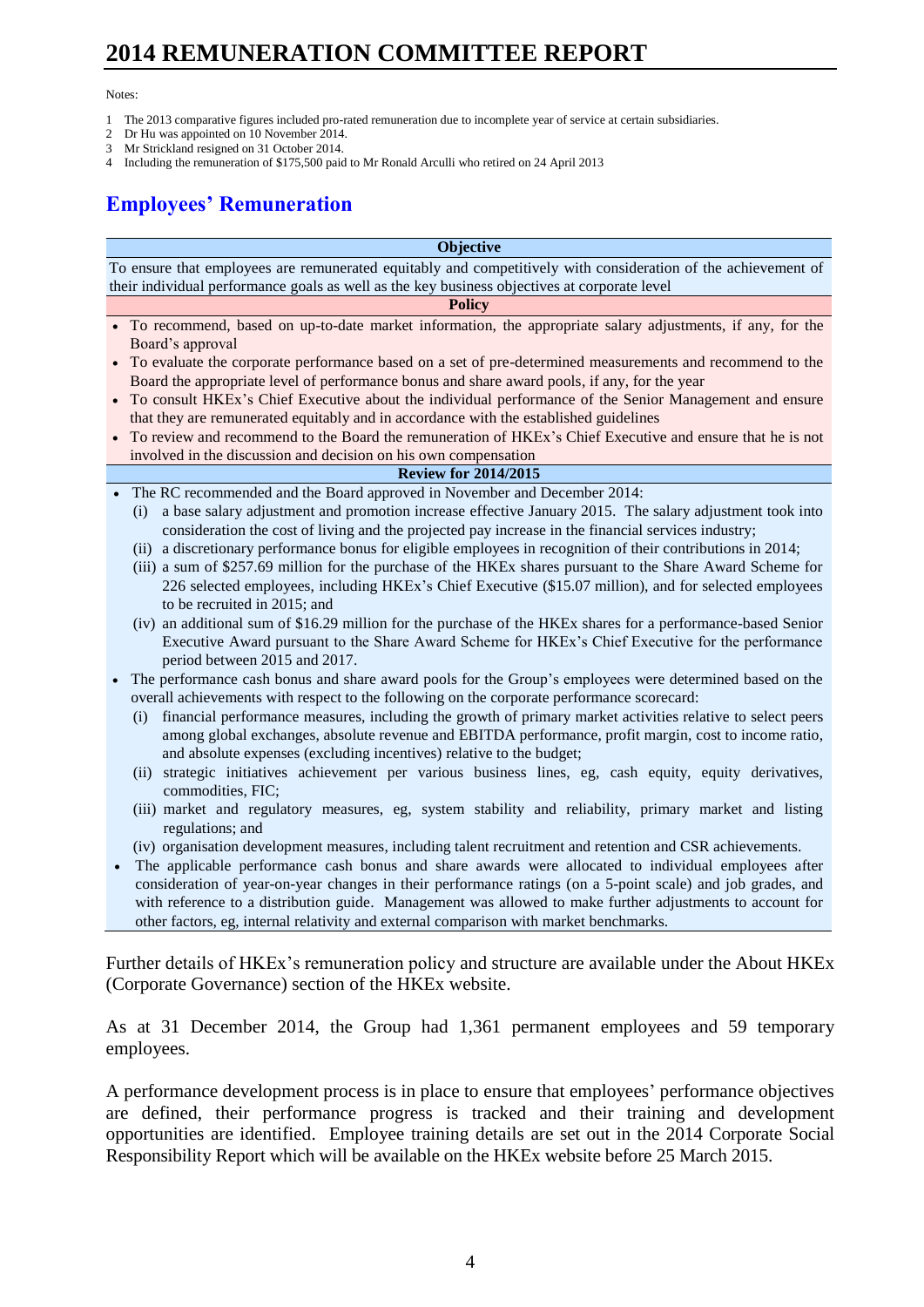### **Emoluments for 2014**

### **Executive Director**

|                                                | 2014          |                      |                          |                                             |                | 2013                     | 2014       |                                     |
|------------------------------------------------|---------------|----------------------|--------------------------|---------------------------------------------|----------------|--------------------------|------------|-------------------------------------|
|                                                | <b>Salary</b> | Cash<br>bonus<br>Φ   | <b>Other</b><br>benefits | Retirement <sup>2</sup><br>benefits<br>cost | Director's fee | Total <sup>3</sup><br>\$ | Total $3$  | Share $4$<br>award<br>benefits<br>จ |
| <b>HKEx's Chief Executive</b><br>Charles $Li5$ |               | 8,652,600 10,094,700 | 164,179                  | 1,081,575                                   |                | $-19.993.054$            | 19,282,806 | $20,914,560$ <sup>6</sup>           |

### **Senior Management**

|                             | 2014                |                     |                             |                        |                                                                     |                 |                          | 2014                                          |
|-----------------------------|---------------------|---------------------|-----------------------------|------------------------|---------------------------------------------------------------------|-----------------|--------------------------|-----------------------------------------------|
|                             | <b>Salary</b><br>\$ | Cash<br>bonus<br>\$ | Other $1$<br>benefits<br>\$ | benefits<br>cost<br>\$ | Retirement <sup>2</sup> Compensation<br>for loss<br>of office<br>\$ | Total $3$<br>\$ | Total <sup>3</sup><br>\$ | Share <sup>4</sup><br>award<br>benefits<br>\$ |
| Margaret Cheng              | 2,550,000           | 2,300,000           | 22,449                      | 318,750                | $\overline{\phantom{0}}$                                            | 5,191,199       | 3,206,515 $^7$           | 1,164,588                                     |
| <b>Bill Chow</b>            | 2,937,600           | 5,753,000           | 55,504                      | 367,200                | $\overline{\phantom{0}}$                                            | 9,113,304       | 8,605,229                | 1,563,922                                     |
| David Graham                | 4,467,600           | 4,800,000           | 84,570                      | 558,450                | $\overline{\phantom{0}}$                                            | 9,910,620       | 9,732,446 8              | 1,962,171                                     |
| Henry Ingrouille            | 3,360,000           | 1,250,000           | 87,768                      | 420,000                |                                                                     | 5,117,768       | 5,955,361                | 1,858,401                                     |
| Garry Jones <sup>9</sup>    | 5,750,276           | 5,750,276           | 14,323                      | 977,547                |                                                                     | 12,492,422      | 4,022,528 <sup>10</sup>  | 1,033,533                                     |
| Paul Kennedy                | 3,600,000           | 4,200,000           | 73,938                      | 450,000                |                                                                     | 8,323,938       | 7,455,449                | 673,716                                       |
| Romnesh Lamba               | 4,467,600           | 5,450,000           | 93,249                      | 558,450                |                                                                     | 10,569,299      | 10,324,927               | 4,283,126                                     |
| Richard Leung               | 3,120,000           | 1,900,000           | 35,544                      | 390,000                |                                                                     | 5,445,544       | 5,050,484                | 2,051,949                                     |
| Ketan Patel <sup>11</sup>   | 2,520,000           | 2,250,000           | 41,480                      | 315,000                |                                                                     | 5,126,480       | 4,881,740                | 1,286,651                                     |
| Trevor Spanner <sup>9</sup> | 3,641,841           | 4,472,437           | 61,477                      | 619,113                |                                                                     | 8,794,868       | 7,834,398                | 3,079,212                                     |
| Calvin Tai <sup>12</sup>    | 3,211,890           | 3,500,000           | 71,465                      | 401,486                |                                                                     | 7,184,841       | 6,692,892                | 2,247,174                                     |

Notes:

1 Other benefits include leave pay, insurance premium, club membership and relocation allowance, as applicable.

- 2 An employee who retires before normal retirement age is eligible to 18 per cent of the employer's contribution to the provident fund after completion of 2 years of service. The rate of vested benefit increases at an annual increment of 18 per cent thereafter reaching 100 per cent after completion of 7 years of service.
- 3 Excluding the amounts approved by the Board for the purchase of the HKEx shares pursuant to the Share Award Scheme, details of which are set out in the Chief Executive's and Senior Management's Interests in HKEx Securities under Long-term Incentive Schemes section of this report.
- The share award benefits represent the aggregate of the amortised fair value of the Awarded Shares of HKEx's Chief Executive and the respective members of the Senior Management that were charged to the Consolidated Income Statement for the year ended 31 December 2014.
- 5 Mr Li's salary has been increased to \$9,000,000 per annum with effect from 1 January 2015.
- 6 The amount included the share award benefits relating to the Senior Executive Award granted to Mr Li in December 2014, the vesting of which is not affected by Mr Li's ceasing employment with the Group before the end of the performance assessment period. In accordance with prevailing accounting standards, such award is considered to be vested immediately upon grant. The actual number of shares to be transferred to Mr Li under the Senior Executive Awards is conditional on the satisfaction of performance conditions approved by the Board as set out in note 4 under the Chief Executive's and Senior Management's Interests in HKEx Securities under Long-term Incentive Schemes section of this report.
- Ms Cheng joined HKEx on 1 August 2013.
- 8 Mr Graham joined HKEx on 9 January 2013.
- 9 Mr Jones and Mr Spanner are members of the LME pension scheme operating in the UK. The vesting scale of HKEx's provident fund scheme as specified in note 2 above is not applicable to them.
- 10 Mr Jones joined the Group on 30 September 2013.
- 11 Mr Patel was appointed as the Group Risk Officer effective 1 January 2015.
- 12 Mr Tai was appointed as the Head of Global Clearing (Asia) effective 1 April 2014.

Further details of Directors' emoluments and the 5 top-paid employees are set out in notes 15 and 16 respectively to the Consolidated Financial Statements for the year ended 31 December 2014.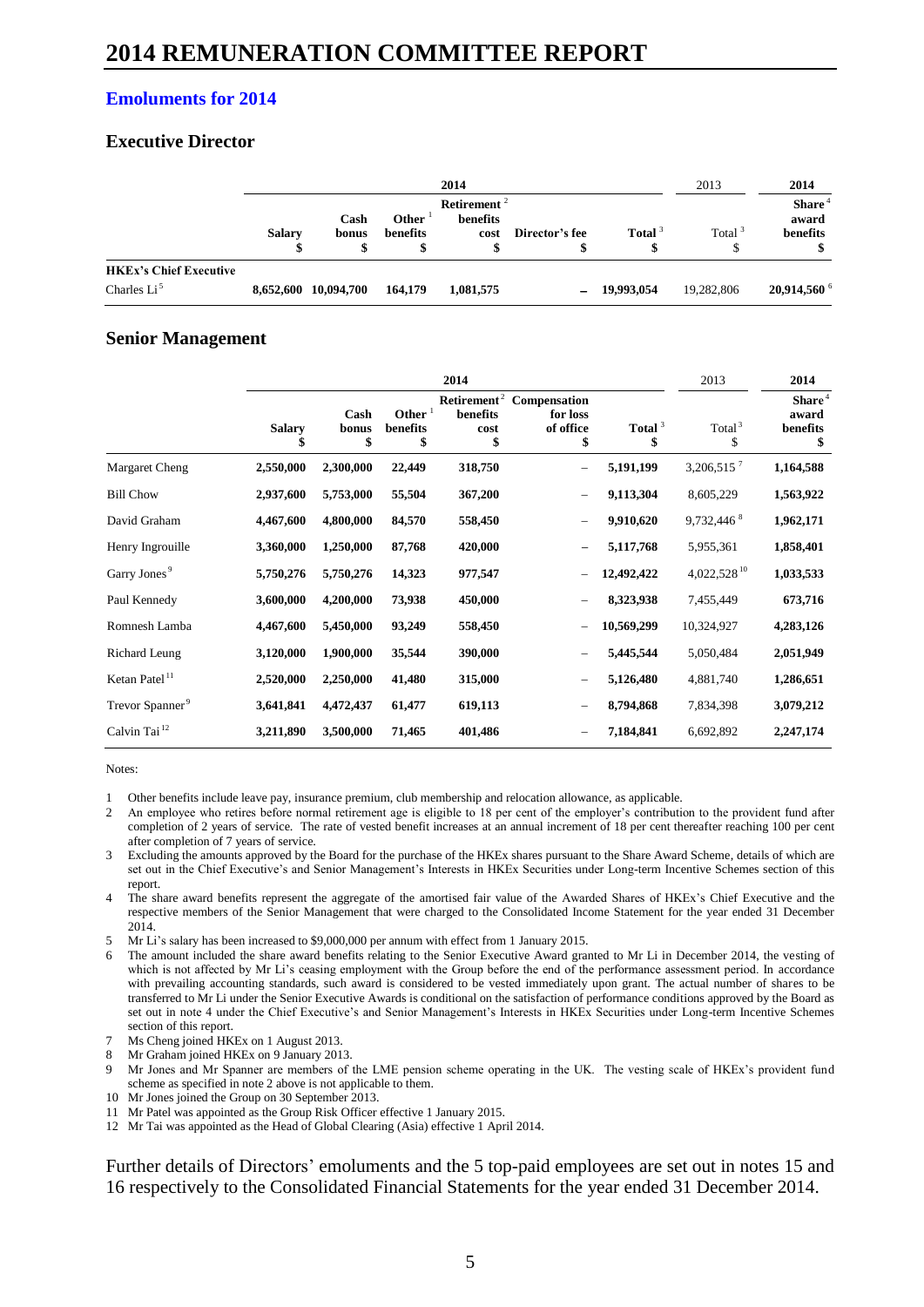### **Long-term Incentive Schemes**

HKEx has adopted the Share Award Scheme to recognise the contributions of certain employees and help retain them for the Group's operations and further development. Prior to the adoption of the Scheme, HKEx had 2 share option schemes, the Pre-Listing Scheme and the Post-Listing Scheme, both of which ended on 30 May 2010.

### **Share Option Schemes**

There are no outstanding options under the Pre-Listing Scheme.

Movements in the outstanding share options granted under the Post-Listing Scheme during the year ended 31 December 2014 are set out below.

| Date of grant | <b>Exercise</b><br>price<br>\$ | As at<br>1 Jan 2014 | <b>Issued upon</b><br>subscription<br>during the year | Cancelled/lapsed<br>during the year | As at<br>31 Dec 2014     | Exercise <sup>2</sup><br>period |
|---------------|--------------------------------|---------------------|-------------------------------------------------------|-------------------------------------|--------------------------|---------------------------------|
| 31 Mar 2004   | 16.96                          | 288,500             | 288,500                                               |                                     | $\overline{\phantom{0}}$ | 31 Mar 2006 - 30 Mar 2014       |
| 17 May 2004   | 15.91                          | 25,000              | 25,000                                                |                                     | -                        | 17 May 2006 - 16 May 2014       |
| 26 Jan 2005   | 19.25                          | 491,000             | 347,000                                               | -                                   | $144,000^3$              | 26 Jan 2007 - 25 Jan 2015       |

Notes:

1 The weighted average closing price immediately before the dates on which the options were exercised was \$137.31.

2 Options granted were subject to a vesting scale in tranches of 25 per cent each per annum starting on the second anniversary and became fully vested on the fifth anniversary of the grant.

3 These options were exercised prior to the end of the exercise period, and hence there are no outstanding options under the Post-Listing Scheme as at the date of this report.

Further details of the Share Option Schemes are set out in note 40(a) to the Consolidated Financial Statements for the year ended 31 December 2014.

### **Share Award Scheme**

The Share Award Scheme was adopted by the Board on 14 September 2005 (Adoption Date). The maximum number of shares which can be awarded under the Scheme is 3 per cent (ie, 31,871,575 shares) of the HKEx shares in issue as at the Adoption Date and the maximum number of shares which can be awarded to a selected employee in the Scheme is 1 per cent (ie, 10,623,858 shares). The rules and trust deed of the Scheme are available under the About HKEx (Organisation) section of HKEx website.

On 15 December 2014, the Board approved a total sum of \$273.98 million for the purchase of the HKEx shares pursuant to the Scheme, details of which are set out in the Employees' Remuneration section of this report. Based on the Board's recommendation, the Scheme's trustee has applied 98,608 shares held under the Scheme which were unallocated or forfeited pursuant to the Scheme to partly satisfy such awards.

Further details of the Scheme are set out in note 40(b) to the Consolidated Financial Statements for the year ended 31 December 2014.

Since the Adoption Date and up to the date of this report, a total of 7,048,069 shares had been awarded under the Scheme, representing about 0.7 per cent of the HKEx shares in issue as at the Adoption Date.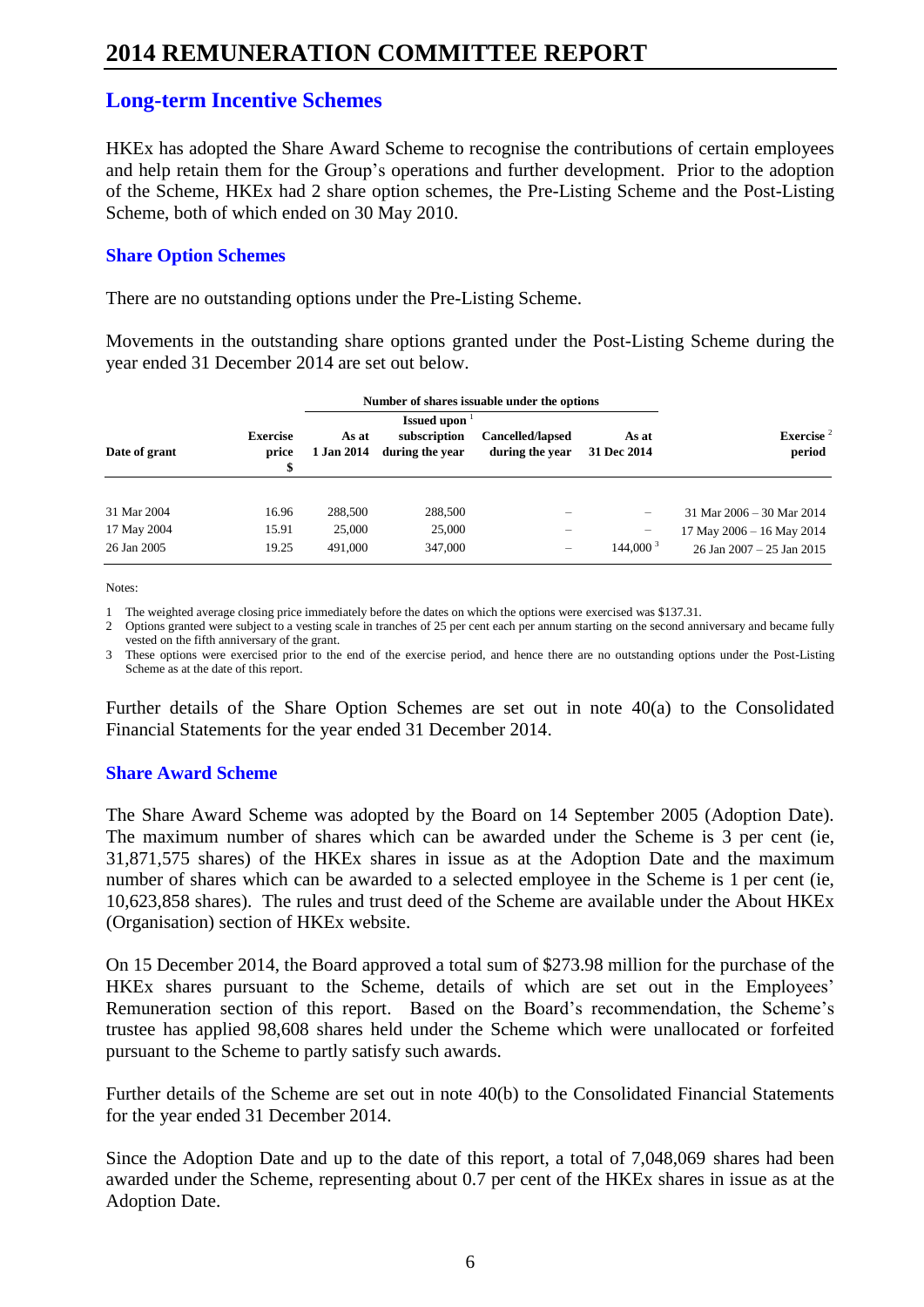As at 31 December 2014, taking into account the shares acquired out of the dividends from the shares held under the trust, there were 2,900,998 shares held in trust under the Scheme.

## **Chief Executive's and Senior Management's Interests in HKEx Securities under Long-term Incentive Schemes**

No share options under the Share Option Schemes were granted to HKEx's Chief Executive. No share options granted under the Share Option Schemes to the Senior Management were outstanding during the year ended 31 December 2014. Details of the interests of HKEx's Chief Executive and the Senior Management in the Awarded Shares (save for those which had been fully vested as of 31 December 2013) are set out below.

|                               |                         |                                       | Number of shares <sup>1</sup> |                                                                   |                                  |                          |                               |                                                 |
|-------------------------------|-------------------------|---------------------------------------|-------------------------------|-------------------------------------------------------------------|----------------------------------|--------------------------|-------------------------------|-------------------------------------------------|
|                               | Date of $^2$<br>award   | Number of<br>Awarded<br><b>Shares</b> | As at<br>1 Jan 2014           | <b>Shares acquired</b><br>during the year<br>out of the dividends | <b>Vested during</b><br>the year | <b>Lapsed during</b>     | As at<br>the year 31 Dec 2014 | Vesting <sup>3</sup><br>period                  |
| <b>HKEx's Chief Executive</b> |                         |                                       |                               |                                                                   |                                  |                          |                               |                                                 |
| Charles Li                    | 30 Dec 2011             | 70,495                                | 37,430                        | 835                                                               | 38,265                           |                          |                               | 14 Dec 2013-<br>14 Dec 2014                     |
|                               | 31 Dec 2012             | 70,556                                | 72,432                        | 1,620                                                             | 37,022                           | $\overline{\phantom{0}}$ | 37,030                        | 3 Dec 2014 -<br>3 Dec 2015                      |
|                               | 3 Dec 2014              | $23,733^4$                            | $\equiv$                      | -                                                                 |                                  | -                        | 23,733                        | End of a performance<br>period of $2013 - 2015$ |
|                               | 3 Dec 2014              | 48,681                                |                               |                                                                   |                                  |                          | 48,681                        | 9 Dec $2015 -$<br>9 Dec 2016                    |
|                               | 3 Dec 2014              | $47,467$ <sup>4</sup>                 | $\overline{\phantom{0}}$      |                                                                   |                                  | $\overline{\phantom{0}}$ | 47,467                        | End of a performance<br>period of $2014 - 2016$ |
|                               | 2 Jan 2015 <sup>5</sup> | 88,345                                |                               |                                                                   |                                  |                          |                               | 15 Dec $2016 -$<br>15 Dec 2017                  |
|                               | 2 Jan 2015 <sup>5</sup> | 95,100 <sup>4</sup>                   | ÷                             |                                                                   | $\overline{\phantom{0}}$         | $\equiv$                 | $\overline{\phantom{0}}$      | End of a performance<br>period of $2015 - 2017$ |
| <b>Senior Management</b>      |                         |                                       |                               |                                                                   |                                  |                          |                               |                                                 |
| Margaret Cheng                | 3 Dec 2014              | 6,245                                 |                               |                                                                   |                                  |                          | 6,245                         | 1 Aug 2015 -<br>1 Aug 2016                      |
|                               | 3 Dec 2014              | 8,439                                 | -                             |                                                                   | -                                | $\overline{\phantom{m}}$ | 8,439                         | 9 Dec 2015 -<br>9 Dec 2016                      |
|                               | 2 Jan 2015 <sup>5</sup> | 21,794                                |                               |                                                                   |                                  |                          |                               | 15 Dec 2016-<br>15 Dec 2017                     |
| <b>Bill Chow</b>              | 30 Dec 2011             | 15,419                                | 8,194                         | 182                                                               | 8,376                            |                          | $\overline{\phantom{0}}$      | 14 Dec 2013-<br>14 Dec 2014                     |
|                               | 31 Dec 2012             | 16,051                                | 16,479                        | 368                                                               | 8,418                            |                          | 8,429                         | $3$ Dec $2014 -$<br>3 Dec 2015                  |
|                               | 3 Dec 2014              | 5,626                                 |                               |                                                                   |                                  |                          | 5,626                         | 9 Dec $2015 -$<br>9 Dec 2016                    |
|                               | 2 Jan 2015 <sup>5</sup> | 10,210                                |                               | $\overline{\phantom{0}}$                                          |                                  | $\overline{\phantom{0}}$ |                               | 15 Dec 2016 -<br>15 Dec 2017                    |
| David Graham                  | 27 Mar 2013             | 10,700                                | 10,983                        | 244                                                               | $\overline{a}$                   | -                        | 11,227                        | 9 Jan 2015 -<br>9 Jan 2016                      |
|                               | 3 Dec 2014              | 16,878                                |                               |                                                                   |                                  |                          | 16,878                        | 9 Dec $2015 -$<br>9 Dec 2016                    |
|                               | 2 Jan 2015 <sup>5</sup> | 25,059                                |                               |                                                                   | $\equiv$                         | $\overline{\phantom{0}}$ | $\overline{\phantom{0}}$      | 15 Dec 2016 -<br>15 Dec 2017                    |
| Henry Ingrouille              | 5 Sept 2012             | 8,900                                 | 9,134                         | 155                                                               | 4,622                            |                          | 4,667                         | 7 Jul 2014 -<br>7 Jul 2015                      |
|                               | 31 Dec 2012             | 14,639                                | 15,028                        | 338                                                               | 7,678                            | -                        | 7,688                         | 3 Dec 2014 -<br>3 Dec 2015                      |
|                               | 3 Dec 2014              | 10,408                                |                               |                                                                   |                                  |                          | 10,408                        | 9 Dec 2015 -<br>9 Dec 2016                      |
|                               | 2 Jan 2015 <sup>5</sup> | 18,742                                |                               |                                                                   |                                  |                          |                               | 15 Dec 2016 -<br>15 Dec 2017                    |
| Garry Jones                   | 3 Dec 2014              | 11,396                                |                               |                                                                   |                                  |                          | 11,396                        | 9 Dec 2015 -<br>9 Dec 2016                      |
|                               | 2 Jan 2015 <sup>5</sup> | 39,163                                |                               |                                                                   |                                  |                          |                               | 15 Dec 2016-<br>15 Dec 2017                     |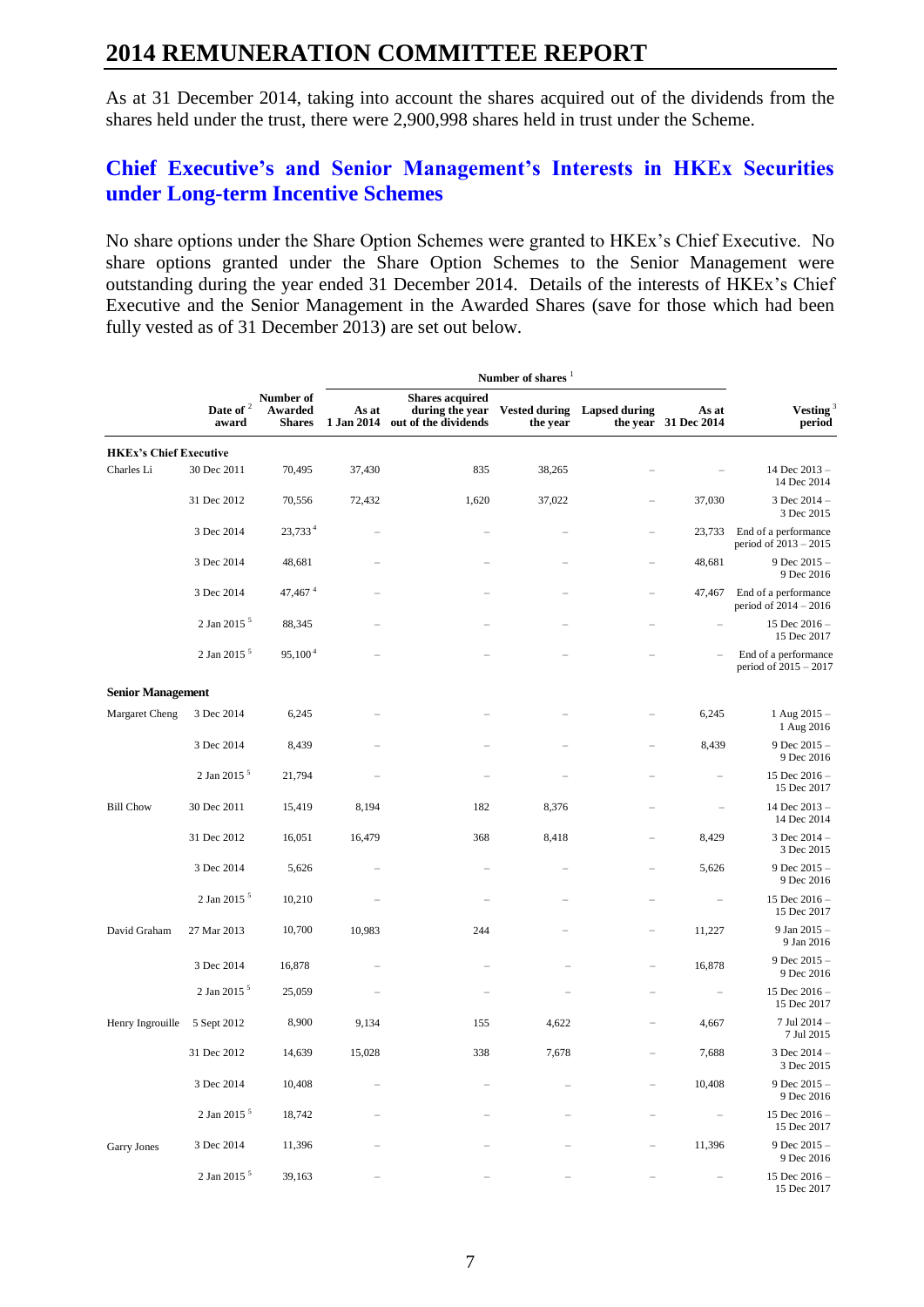|                           |                               |                                       | Number of shares    |                                                                   |                                  |                      |                               |                                |
|---------------------------|-------------------------------|---------------------------------------|---------------------|-------------------------------------------------------------------|----------------------------------|----------------------|-------------------------------|--------------------------------|
|                           | Date of <sup>2</sup><br>award | Number of<br>Awarded<br><b>Shares</b> | As at<br>1 Jan 2014 | <b>Shares acquired</b><br>during the year<br>out of the dividends | <b>Vested during</b><br>the year | <b>Lapsed during</b> | As at<br>the year 31 Dec 2014 | Vesting $^{\rm 3}$<br>period   |
| Paul Kennedy              | 3 Dec 2014                    | 8,439                                 |                     | $\equiv$                                                          | $\equiv$                         |                      | 8,439                         | 9 Dec 2015 -<br>9 Dec 2016     |
|                           | 2 Jan 2015 <sup>5</sup>       | 13,849                                |                     |                                                                   |                                  |                      |                               | 15 Dec 2016-<br>15 Dec 2017    |
| Romnesh Lamba 30 Dec 2011 |                               | 29,312                                | 15,565              | 346                                                               | 15,911                           |                      |                               | 14 Dec 2013-<br>14 Dec 2014    |
|                           | 31 Dec 2012                   | 29,461                                | 30,246              | 677                                                               | 15,456                           |                      | 15,467                        | 3 Dec 2014 -<br>3 Dec 2015     |
|                           | 3 Dec 2014                    | 28,131                                |                     |                                                                   |                                  |                      | 28,131                        | 9 Dec $2015 -$<br>9 Dec 2016   |
|                           | 2 Jan 2015 <sup>5</sup>       | 39,323                                |                     |                                                                   |                                  |                      |                               | 15 Dec 2016-<br>15 Dec 2017    |
| Richard Leung             | 11 Oct 2011                   | 14,400                                | 7,643               | 169                                                               | 7,812                            |                      |                               | $3$ Oct $2013 -$<br>3 Oct 2014 |
|                           | 30 Dec 2011                   | 12,528                                | 6,653               | 148                                                               | 6,801                            |                      |                               | 14 Dec 2013-<br>14 Dec 2014    |
|                           | 31 Dec 2012                   | 14,402                                | 14,786              | 332                                                               | 7,555                            |                      | 7,563                         | 3 Dec 2014 -<br>3 Dec 2015     |
|                           | 3 Dec 2014                    | 11,252                                |                     |                                                                   |                                  |                      | 11,252                        | 9 Dec 2015 -<br>9 Dec 2016     |
|                           | 2 Jan 2015 <sup>5</sup>       | 14,556                                |                     |                                                                   |                                  |                      | $\overline{\phantom{0}}$      | 15 Dec 2016-<br>15 Dec 2017    |
| Ketan Patel               | 11 Oct 2011                   | 11,800                                | 6,263               | 139                                                               | 6,402                            |                      |                               | 19 Sept 2013-<br>19 Sept 2014  |
|                           | 30 Dec 2011                   | 5,059                                 | 2,690               | 59                                                                | 2,749                            |                      | L.                            | 14 Dec 2013-<br>14 Dec 2014    |
|                           | 31 Dec 2012                   | 9,638                                 | 9,892               | 223                                                               | 5,054                            |                      | 5,061                         | 3 Dec 2014 -<br>3 Dec 2015     |
|                           | 3 Dec 2014                    | 6,892                                 |                     |                                                                   |                                  |                      | 6,892                         | 9 Dec 2015 -<br>9 Dec 2016     |
|                           | 2 Jan 2015 <sup>5</sup>       | 8,915                                 |                     |                                                                   |                                  |                      |                               | 15 Dec 2016 -<br>15 Dec 2017   |
| <b>Trevor Spanner</b>     | 3 Dec 2014                    | 16,019                                |                     |                                                                   |                                  |                      | 16,019                        | 25 Apr 2015 -<br>25 Apr 2016   |
|                           | 3 Dec 2014                    | 21,582                                |                     |                                                                   |                                  |                      | 21,582                        | 9 Dec $2015 -$<br>9 Dec 2016   |
|                           | 2 Jan 2015 <sup>5</sup>       | 35,229                                |                     |                                                                   |                                  |                      |                               | 15 Dec 2016 -<br>15 Dec 2017   |
| Calvin Tai                | 30 Dec 2011                   | 14,455                                | 7,679               | 171                                                               | 7,850                            |                      |                               | 14 Dec 2013-<br>14 Dec 2014    |
|                           | 31 Dec 2012                   | 16,425                                | 16,865              | 377                                                               | 8,615                            |                      | 8,627                         | 3 Dec $2014 -$<br>3 Dec 2015   |
|                           | 3 Dec 2014                    | 14,065                                |                     |                                                                   |                                  |                      | 14,065                        | 9 Dec $2015 -$<br>9 Dec 2016   |
|                           | 2 Jan 2015 <sup>5</sup>       | 26,991                                |                     |                                                                   |                                  |                      |                               | 15 Dec 2016-<br>15 Dec 2017    |

Notes:

1 It included shares acquired out of the dividends from the Awarded Shares according to the Share Award Scheme.

2 The date of award refers to the date on which the trustee allocated the Awarded Shares to the selected employees from the shares purchased with the awarded sum determined by the Board.

3 Save for those Senior Executive Awards as referred to in note 4 below, the Awarded Shares and the related income are vested in 2 equal tranches in the second and third year after the grant.

4 The awards were granted under the Share Award Scheme as long-term incentives for selected senior executives of the Group (Senior Executive Awards). The Board has full discretion to determine the actual amount of the Senior Executive Awards to be vested at the end of a performance period in accordance with the performance criteria recommended by the RC and approved by the Board. These performance criteria include total shareholder return, achievements made in business development initiatives and sustaining the organisation's effectiveness.

5 With the awarded sum determined by the Board in December 2014, the relevant Awarded Shares were allocated to the selected employees on 2 January 2015.

### **Members of the Remuneration Committee**

CHOW Chung Kong (Chairman) KWOK Chi Piu, Bill LEE Kwan Ho, Vincent Marshall LEUNG KO May Yee, Margaret John Mackay McCulloch WILLIAMSON

Hong Kong, 12 February 2015